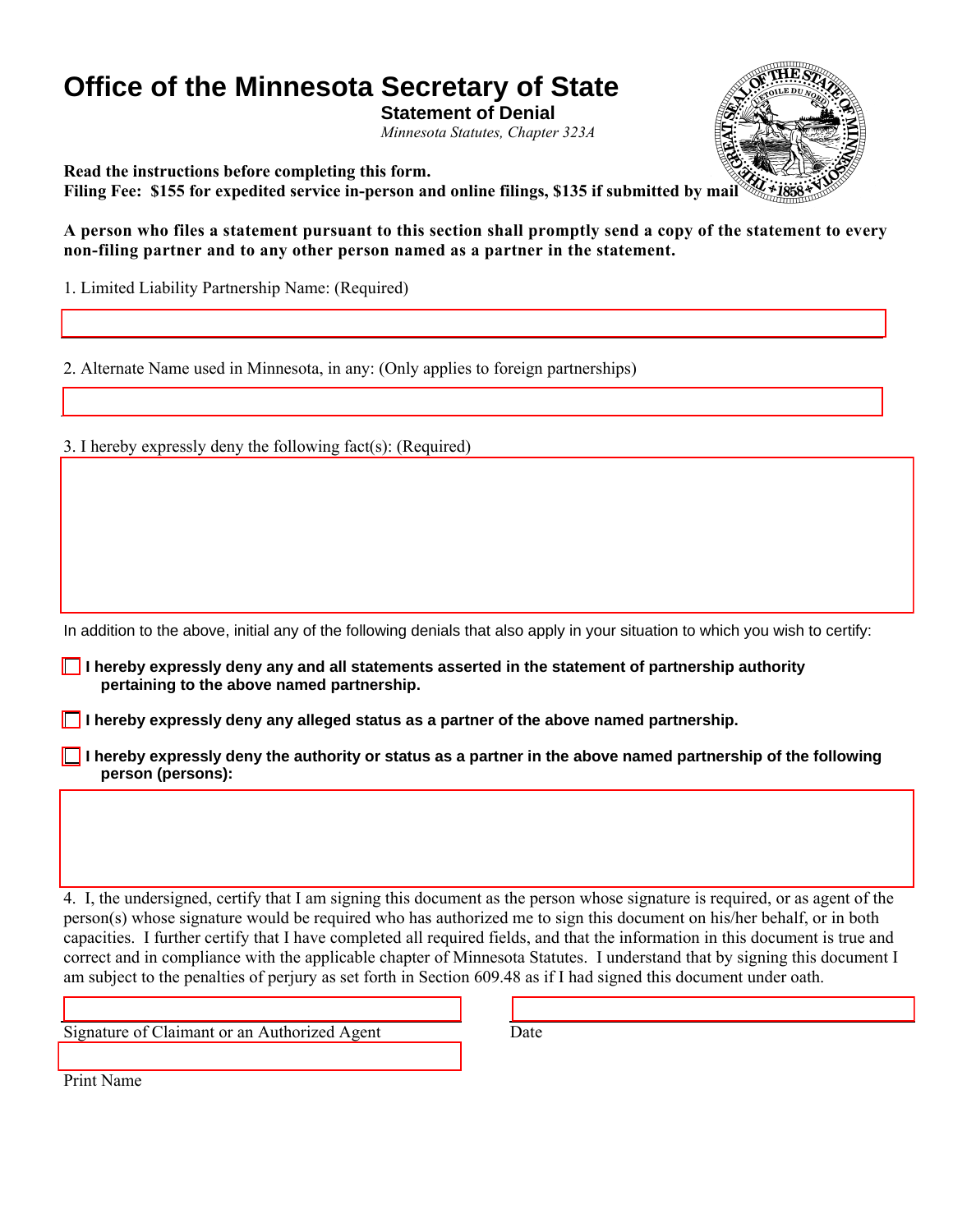**Office of the Minnesota Secretary of State** 

**Statement of Denial** *Minnesota Statutes, Chapter 323A* 



#### **Email Address for Official Notices**

∏

Enter an email address to which the Secretary of State can forward official notices required by law and other notices:

Check here to have your email address excluded from requests for bulk data, to the extent allowed by Minnesota law.

#### **List a name and daytime phone number of a person who can be contacted about this form:**

| <b>Contact Name</b> | Phone Number |
|---------------------|--------------|

**Entities that own, lease, or have any financial interest in agricultural land or land capable of being farmed must register with the MN Dept. of Agriculture's Corporate Farm Program.** 

Does this entity own, lease, or have any financial interest in agricultural land or land capable of being farmed?  $Yes \Box No \Box$